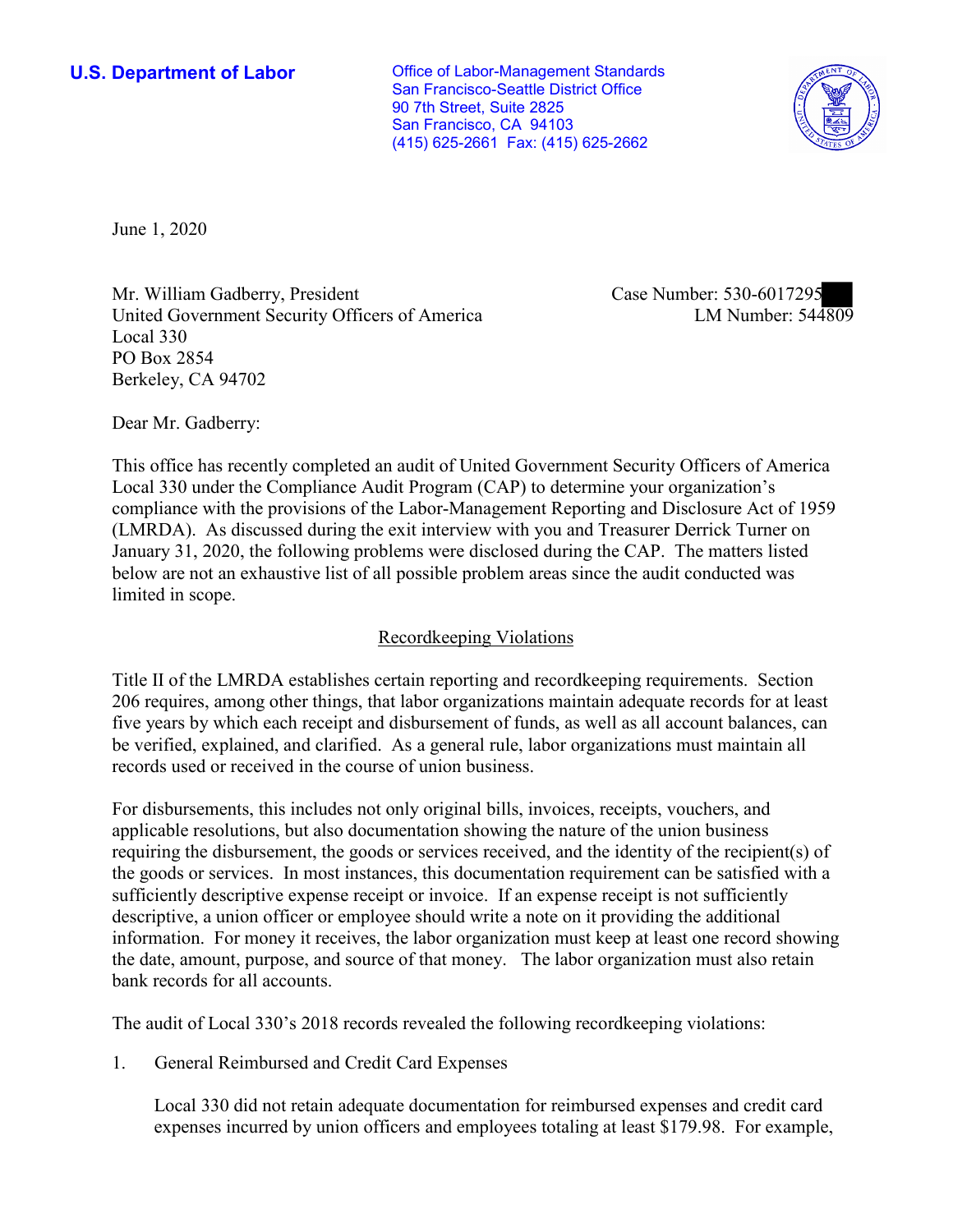was a Verizon Wireless charge for \$20.00, and on June 7, 2018, and there was a \$10.91 charge from HP InstantInk that did not have any supporting documentation. on May 25, 2018, there was a Verizon Wireless charge for \$149.07, on June 6, 2018, there

 disbursements. The president and treasurer (or corresponding principal officers) of your As noted above, labor organizations must retain original receipts, bills, and vouchers for all union, who are required to sign your union's LM report, are responsible for properly maintaining union records.

## 2. Meal Expenses

 sufficiently fulfill the recordkeeping requirement of LMRDA Section 206. Local 330 did not require officers and employees to submit itemized receipts with written explanations for meal expenses totaling at least \$60.47. The union must maintain itemized receipts provided by restaurants to officers and employees. These itemized receipts are necessary to determine if such disbursements are for union business purposes and to

conducted and the full names and titles of all persons who incurred the restaurant charges. Local 330 records of meal expenses did not always include written explanations of union business conducted or the names and titles of the persons incurring the restaurant charges. For example, there were no written explanations on receipts for Cordova Restaurant on December 13, 2018 totaling \$55.00 and for Taco Bell on December 13, 2018 for \$18.05. Union records of meal expenses must include written explanations of the union business Also, the records retained must identify the names of the restaurants where the officers or

employees incurred meal expenses. 3. Reimbursed Auto Expenses

Local 330 President William Gadberry, who received reimbursement for business use of their personal vehicles did not retain adequate documentation to support payments to them included in a check written to Mr. Gadberry for several expenses totaling at least \$[1,039.76](https://1,039.76)  during 2018. The union must maintain records which identify the dates of travel, locations traveled to and from, and number of miles driven. The record must also show the business purpose of each use of a personal vehicle for business travel by an officer or employee who was reimbursed for mileage expenses.

4. Lost Wages

Local 330 did not retain adequate documentation for lost wage reimbursement payments to Local 330 Vice President John Vind totaling \$[1,571.04](https://1,571.04) and Local 330 President William Gadberry totaling at least \$[1,039.76.](https://1,039.76) The union must maintain records in support of lost wage claims that identify each date lost wages were incurred, the number of hours lost on each date, the applicable rate of pay, and a description of the union business conducted. The OLMS audit found that Local 330 retained the check stub and notes calculating the portions of the total dollar amount on each check, but did not identify the dates lost wages